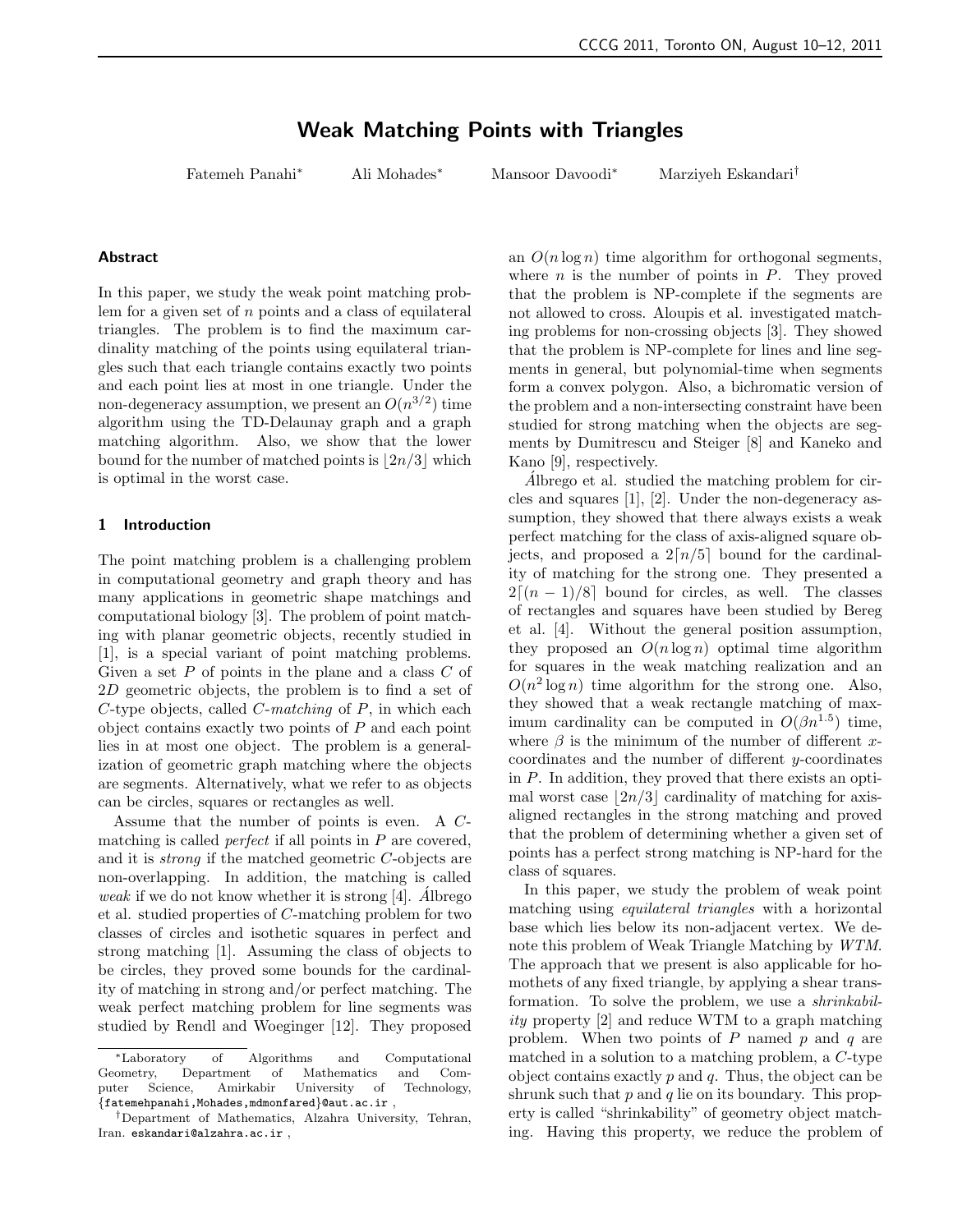matching with geometric objects to a graph matching problem. The corresponding graph for the WTM problem is similar to a  $\Theta_k$ -graph which has been used in the geometric spanner context [11]. Indeed, the graph is a special form of a 2-spanner,  $\Theta_6$ -graph, introduced by Bonichon et al. [6] and called  $half$ - $\Theta_6$ -graph [7]. They proved that the  $half$ - $\Theta_6$ -graph is the same as triangulardistance Delaunay graph and can be computed in optimal  $O(n \log n)$  time for a set of n points in the plane.

In the next section, we propose an  $O(n^{3/2})$  time algorithm for finding the maximum-cardinality matching for the WTM problem. Later in section 3, we will show that the number of matching points with our proposed algorithm will at least be  $\lfloor 2n/3 \rfloor$  points for every given point set, which is optimal in the worst case.

## 2 Weak Point Matching With Equilateral Triangles

The problem of matching with geometric objects has been studied for classes of segments, circles, squares and rectangles. It would be interesting to study the same for convex polygons as well. In this paper, we study equilateral triangles. For the class of arbitrary triangles, the problem will be trivial, because each segment can be assumed to be a triangle with a height sufficiently small. We consider the  $x$ -axis aligned equilateral triangles. They are equilateral triangles, one of the edges of which is parallel to the  $x$ -axis. We assume that the triangle is located above this edge.

For both strong and weak versions of the problem, there are counterexamples that show a perfect triangle matching does not always exist. But we show in this section that there is an  $O(n^{3/2})$  time algorithm which can compute a weak triangle matching of maximum cardinality for a set of n points.

For a given set of points  $P = \{p_1, p_2, \ldots, p_n\}$ , the problem of weak triangle matching called WTM is to find a set of x-axis aligned triangles such that each triangle includes exactly two points of  $P$ . Fig. 1 shows two solutions of the WTM problem for a set of eight points.



Figure 1: An example of the WTM problem and two distinct solutions for it (dashed triangles and solid triangles).



Figure 2: The three directions  $d_1$ ,  $d_2$  and  $d_3$  and the cones in the covering of a point.

Throughout this paper, we consider three axes  $d_1$ ,  $d_2$  and  $d_3$  which have angles of  $\pi/6$ ,  $5\pi/6$ , and  $9\pi/6$ with x-axis, respectively. We assume that the points of the set  $P$  are in general position, which as we define it, means that there are no two points with the same coordinates in the directions  $d_1$ ,  $d_2$  or  $d_3$ . Also, we denote the orthogonal projection of a point  $p$  onto  $d_i$  by  $d_i(p)$ , for  $i=1, 2$  and 3. For a point p, we partition the plane into six regular cones with the apex  $p$ . see Fig. 2. The three odd cones with their bisectors being  $d_1, d_2$ and  $d_3$  will be denoted  $A_1$ ,  $A_2$  and  $A_3$  respectively; the remaining three will be called  $B_1$ ,  $B_2$  and  $B_3$ . We say that the point  $q$  is in the covering of  $p$  in the direction  $d_i$ , if it lies in  $A_i$ , for  $i=1, 2$  and 3.

Let T be an axis-aligned equilateral triangle including  $p$  and  $q$ . We can shrink  $T$  to find a smaller such triangle so that  $p$  and  $q$  lie on its boundary. In addition, for the smallest covering x-axis aligned equilateral triangle at least  $p$  or  $q$  lies on one of its vertices. We denote such a triangle by  $T(p,q)$ . Without loss of generality, we assume that each triangle which contributes to WTM has a point on one of its vertices and the other point is on its boundary. Also, for two points  $p$  and  $q$  in  $P$ , we say that  $T(p,q)$  is a *candidate triangle* for the weak triangle matching problem if it contains no other points of  $P$ . Letting  $p$  be a vertex of a candidate triangle, the other point should be in the covering of  $p$ . With regard to the general position assumption, we have the following observation.

**Observation 1** Any point  $p$  in  $P$  can be a vertex of at most three candidate triangles.

To solve the WTM problem, we define a geometric graph and reduce the problem to a graph matching problem. To this end, we construct the geometric graph  $G(P)$  for a point set P. Vertices of  $G(P)$  are exactly the point set  $P$ , and there is an edge between two vertices  $p$ and q if and only if  $T(p, q)$  is a candidate triangle. Fig. 3 displays a point set and its corresponding geometric graph.

To compute the geometric graph,  $G(P)$ , we can use the algorithm of  $\Theta_k$ -graphs for  $k=6$  [11]. This type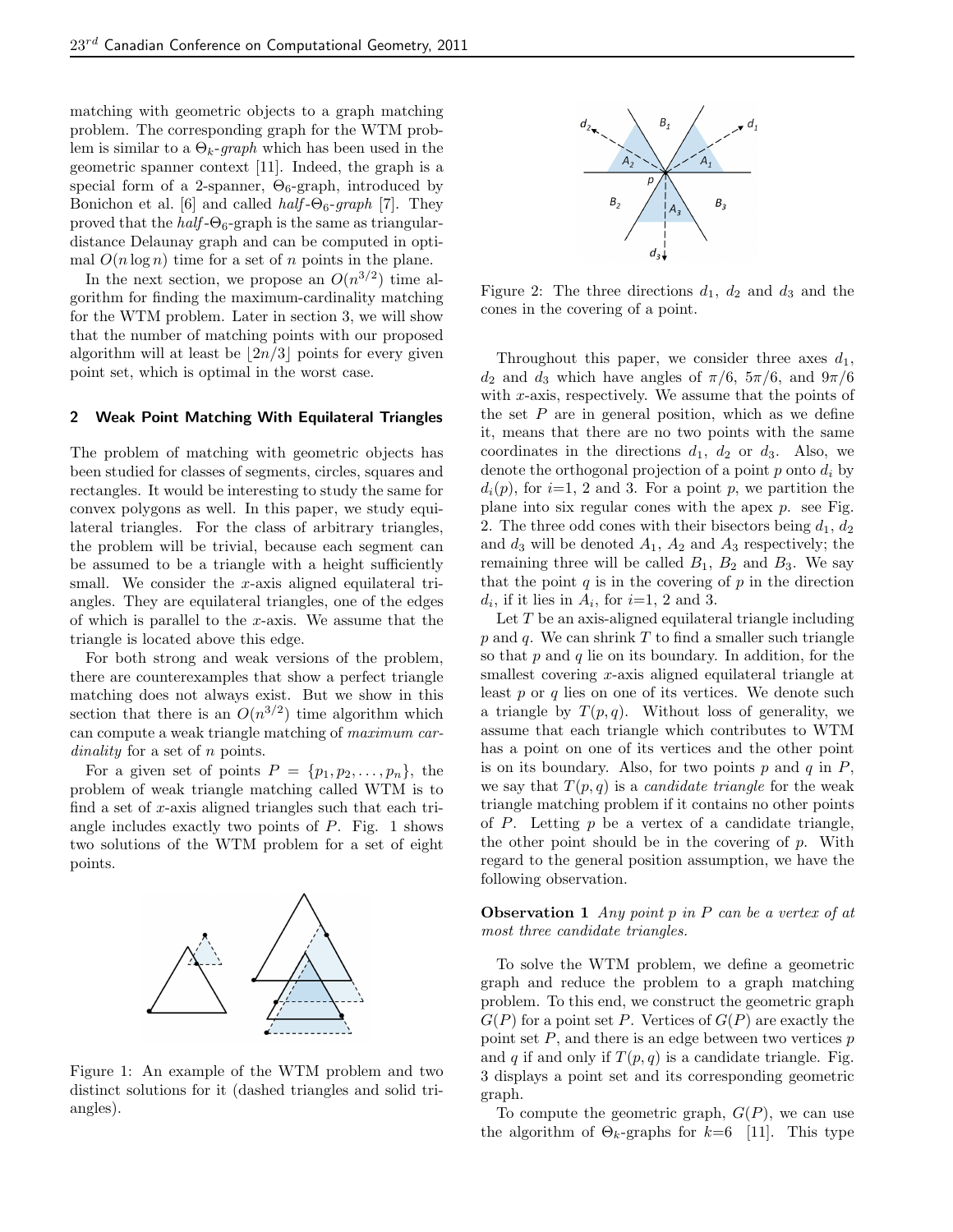

Figure 3: The geometric graph in the WTM problem for a set of points.

of graphs are the linear approximation of complete Euclidean graphs. Chew showed that the Delaunay triangulation using triangle distance function (called TD-Delaunay graph) is a 2-spanner graph [7]. To construct the TD-Delaunay graph it is sufficient to replace the empty equilateral triangle with the circle in the empty circle test in constructing the standard Euclidean Delaunay triangulation. Also, it is proved that the size of the TD-Delaunay graph is linear and can be computed using the sweep line approach in  $O(n \log n)$  time for a set of n points. The final result in this context was presented by Bonichon et al. [6]. They introduced a specific subgraph of  $\Theta_6$ -graph, called the *half*- $\Theta_6$ -graph, and proved that it is equal to the TD-Delaunay graph. Based on the mentioned concepts, we can conclude the following result.

**Proposition 1** For a given set  $P$  of  $n$  points in the plane, the geometric graph  $G(P)$  is a connected graph with  $O(n)$  edges and can be computed in  $O(n \log n)$  time.

Since an edge in  $G(P)$  corresponds with a candidate triangle in  $P$ , solving the problem in  $P$  is equal to finding the maximum graph matching in  $G(P)$ . The maximum graph matching for a graph  $G = (V, E)$ can be solved using Micali and Vazirani's algorithm in  $O(|V|\sqrt{|E|})$  time [10]. Taking into account the linear size of  $G(P)$ , we conclude this section with the following theorem:

Theorem 2 For a set of n points in the plane, the maximum cardinality weak point matching with x-axis aligned equilateral triangles can be solved in  $O(n^{3/2})$ time and  $O(n)$  space.

# 3 Lower Bound for the number of matched points for the WTM

In the previous section, we showed that there is an algorithm that finds a maximum cardinality matching for a given point set. In this section, we show that the weak triangle matching for the points in general position always covers at least  $\lfloor 2n/3 \rfloor$  points. If the points are not in general position, the worst case is the one in which each point has the same coordinate as another point, in direction  $d_1$ ,  $d_2$  or  $d_3$  as illustrated in Fig. 4.



Figure 4: An example for a set of points which are not in general position.

In this case, only the extreme points can be matched. Without the general position assumption, the lower bound for the number of the points which can be matched in an arbitrary point set,  $P$ , with the cardinality of *n* is  $O(\sqrt{n})$ . If we assume that the points are in general position, the problem of finding the lower bound for the number of matched points with WTM becomes interesting. The following lemmas present some properties of the corresponding graph to find a lower bound.

**Lemma 3** For each two vertices p and q in  $G(P)$ , there are vertices  $r_1, r_2, \ldots, r_k \ (k \geq 0)$  inside  $T(p, q)$  such that, the path  $pr_1r_2 \ldots r_kq$  is between p and q and each  $r_i$ ,  $(1 \leq i \leq k)$  lies in  $T(u, v)$  where u and v are the adjacent vertices of  $r_i$  on the path  $pr_1r_2 \ldots r_kq$ .

**Proof.** If  $T(p,q)$  is a candidate triangle, there is an edge between p and q. So, the lemma holds for  $k=0$ . Otherwise, there is a vertex inside  $T(p, q)$ , e.g.  $r_1$ , which  $T(p, r_1)$  is a candidate triangle and there is an edge between p and  $r_1$ . For the vertices q and  $r_1$ , if  $T(r_1, q)$  is a candidate triangle, there is an edge between them. So, the lemma holds for  $k=1$ . Otherwise, similarly there is a vertex inside  $T(r_1, q)$ , e.g.  $r_2$ , which  $T(r_1, r_2)$  is a candidate triangle and there is a path between  $r_2$  and q. Consequently, the path  $pr_1r_2 \ldots r_kq$  lies inside  $T(p, q)$ and each  $r_i$ ,  $(1 \leq i \leq k)$  lies in  $T(u, v)$ , where u and v are the adjacent vertices of  $r_i$  on the path.  $\Box$ 

**Lemma 4** For an arbitrary point,  $q$ , consider the six mentioned cones,  $A_i$  and  $B_i$ , for  $i=1, 2, 3$ . If there are two points,  $p_1$  and  $p_2$ , such that q lies inside  $T(p_1, p_2)$ , then one of them, e.g.  $p_1$ , cannot be in the covering of q and the other point,  $p_2$ , cannot be in the cone containing  $p_1$  and its two adjacent cones.

**Proof.** If both two vertices,  $p_1$  and  $p_2$ , are in the covering of q, then q cannot be inside  $T(p_1, p_2)$ , because there exists a line that separates q and  $T(p_1, p_2)$ . For example, if  $p_1$  lies in  $A_1$  and  $p_2$  lies in  $A_2$ ,  $T(p_1, p_2)$  completely lies above the horizontal line that passes through q. So, suppose that  $p_1$  is not in the covering of q and lies in one of  $B_i$  cones, e.g.  $B_1$ . If q lies inside  $T(p_1, p_2)$ ,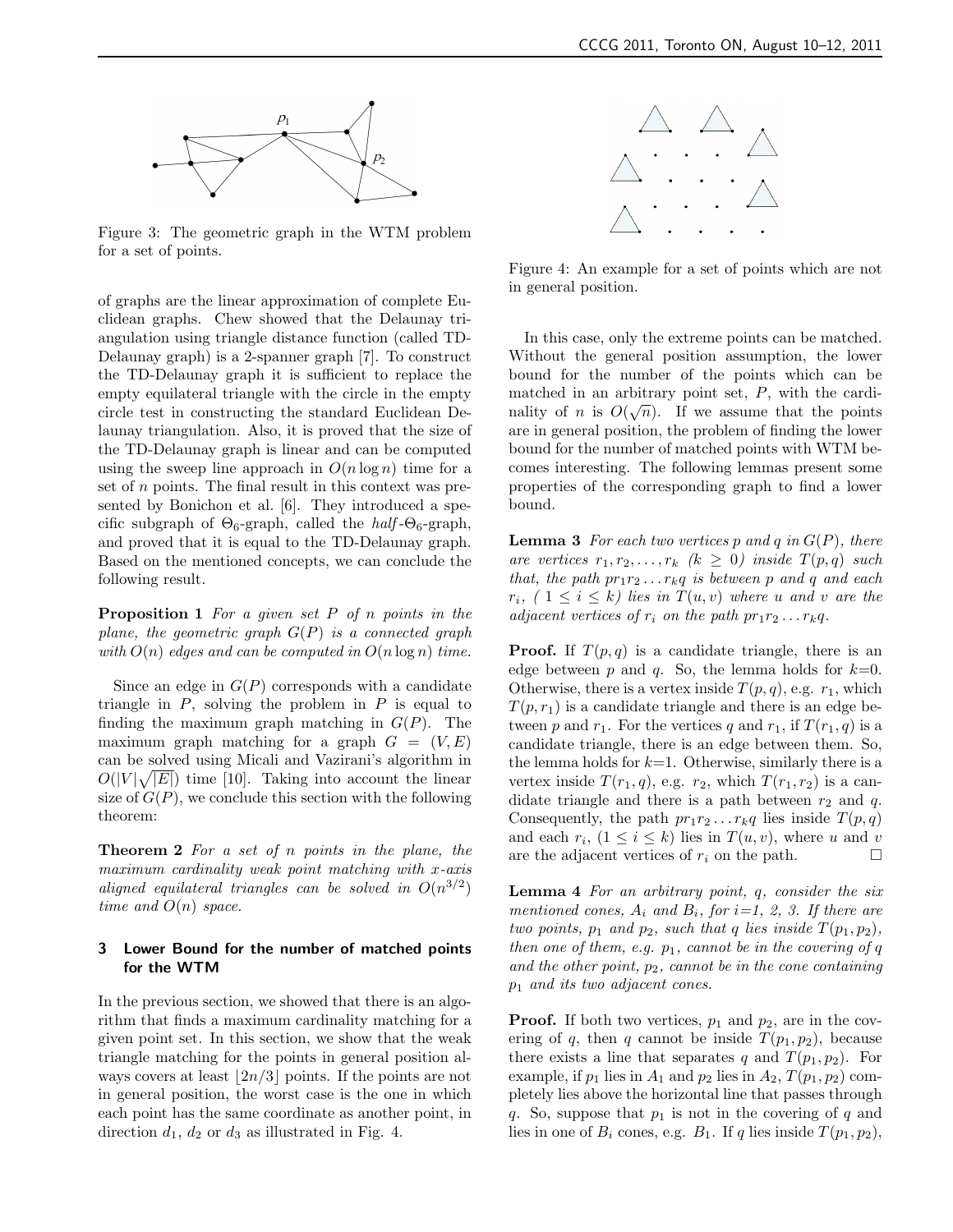then  $d_3(p_2) > d_3(q)$  which implies that  $p_2$  cannot be in  $B_1$  or in its adjacent cones,  $A_1$  and  $A_2$ .

Let  $C(q)$  be the number of connected components which are created by removing a vertex q from  $G(P)$ . We will have the following lemmas.

**Lemma 5** For any vertex  $q$  in the corresponding graph of the point set P,  $G(P)$ ,  $C(q) < 3$ .

**Proof.** Consider the point  $q$  and its six mentioned cones. For contradiction, assume that there are at least four components after removing  $q$ , so there is a vertex in each component, e.g.  $p_1$ ,  $p_2$ ,  $p_3$  and  $p_4$ , which connect to  $q$  by an edge. See Fig. 5. According to lemma 4, for two points  $p_i$  and  $p_j$ , for  $1 \leq i, j \leq 4$ , if q is inside  $T(p_i, p_j)$ , there is at least one of the cones,  $A_1$ ,  $A_2$  or  $A_3$ between  $p_i$  and  $p_j$ , otherwise, there is a path between them which does not pass through  $q$ . In this case, there are four vertices lying in 6 regions. So, there are at least two vertices which are in the same or two adjacent cones. This means that by removing  $q$ , there is a path between at least two vertices of  $p_i$  which does not contain q. It implies that these two vertices which are  $p_1$ and  $p_4$  in Fig. 5, cannot be in two disjoint components, after removing  $q$ , which would be a contradiction.



Figure 5: The vertices adjacent to  $q$  cannot be in more than three components.

**Lemma 6** Suppose that the vertices  $p_1, p_2, \ldots, p_{i-1}$ have been removed from  $G(P)$ , and  $G'(P)$  be the resulted graph. If by removing a vertex, e.g.  $p_i$  from  $G'(P)$ , more than two connected components are added, then there would be two vertices r and s connected to  $p_i$ , such that  $T(r, s)$  contains some vertex like q where  $q \in \{p_1, p_2, \ldots, p_{i-1}\}$  and  $C(q) < 3$  but  $T(r, s)$  does not  $contain p_i$ .

**Proof.** According to lemma 5,  $C(p_i) \leq 3$ . So, each two vertices adjacent to  $p_i$  which are in two disjoint components by removing  $p_i$  from  $G(P)$ , the vertex  $p_i$  is inside the triangle of them. So, it is expected that removing  $p_i$  from  $G'(P)$  adds two connected components. Unless,

there are two vertices adjacent  $p_i$  like r and s such that  $T(r, s)$  does not contain  $p_i$ , furthermore, by removing  $p_i$ from  $G(P)$ , the vertices r and s are in the same component, while by removing  $p_1, p_2, \ldots, p_{i-1}, p_i$ , vertices  $r$  and  $s$  are in two disjoint components. See Fig. 6. It means that in  $G'(P)$  there is no edge between r and s. According to lemma 3, there is a path with length of more than one between  $r$  and  $s$ , and the vertices on the path are inside  $T(r, s)$ . This path is disjoint from  $sp_ir$ , because r and s are in two disjoint connected components. There should be a vertex on the path like  $q$ , which has been deleted before. According to lemma 3, q is inside  $T(u, v)$  where u and v are adjacent vertices of  $q$  on the path between  $r$  and  $s$ . The path between  $u$  and  $v$  passing through  $p_i$ , implies that the number of created components by removing q from  $G(P)$  cannot be three. So,  $C(q) < 3$ .



Figure 6: The adjacent vertices of  $p_i$  in lemma 6.

Suppose that we want to remove the vertices of a set from the corresponding graph, one-by-one. Note that, the sequence created by the number of added connected components by removing each vertex, varies with the order of removing vertices. For example, in Fig. 3, there are two possible orders for removing the two points,  $p_1$ and  $p_2$ . For these two removing orders,  $p_1, p_2$  and  $p_2, p_1$ , the sequences of the number of the added connected components are  $1, 1$  and  $0, 2$ , respectively. It is clear that the total number of created connected components is independent of the removing order. The lemmas 5 and 6 show that by removing each vertex, at most two connected components are added, unless there is a vertex which has been removed before and the number of connected components created by removing it from  $G(P)$ is less than three. We are going to show that there is a vertex removing order, which guarantees at most two connected components are added by removing each vertex. The following lemma concludes this discussion.

**Lemma 7** By removing the vertices of the set  $S =$  $\{p_1, p_2, \ldots, p_k\}$  from  $G(P)$ , at most  $2k + 1$  connected components are created.

Proof. As we discussed before this lemma, different orders of removing vertices of S generate different sequences of the number of added components. However,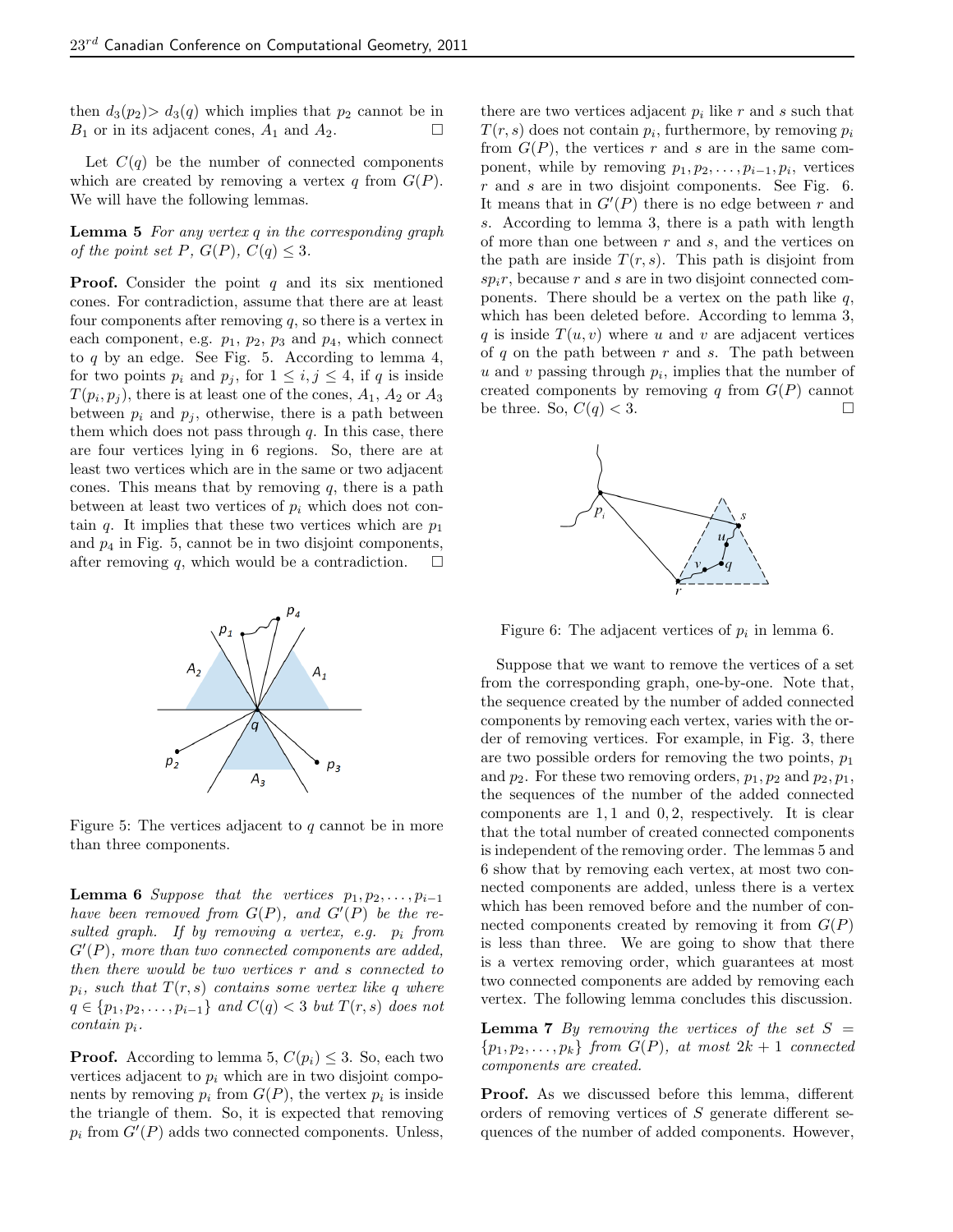the total number of created components is the same. To prove the lemma, we show that there is an order for removing the vertices of S such that at most two connected components are added by removing each vertex. If such an order exits, the number of connected components by removing k vertices, will be at most  $2k + 1$ . Let  $Pr(p_i)$  be the priority of removing  $p_i$ . For any  $p_i$ and  $p_j$  in S, if  $Pr(p_i) > Pr(p_j)$ , we remove  $p_i$  before  $p_j$ . For each two vertices of  $G(P)$ ,  $p_i$ ,  $p_j$ , if  $p_i$  has two adjacent vertices like r and s such that  $T(r, s)$  contains  $p_i$ , but not  $p_j$ , let  $Pr(p_i) > Pr(p_j)$ . See Fig. 7. Lemma 6 shows that if we follow this priority, in each step, at most two connected components will be added. A problem occurs when there is some vertex like  $p_t$  such that  $Pr(p_t) > Pr(p_i)$  and  $Pr(p_i) > Pr(p_t)$ . It means that there is a sequence of vertices which have the cycle of priority. For solving this problem, consider all vertices of S which lie on such priority cycles. First, we remove the vertices which lie on more than one priority cycles. For example in Fig. 7, these vertices are  $p_t$  and  $p_{t'}$ . After removing such vertices, we arbitrarily remove one of the vertices on each of the priority cycles which have no common vertex with any other priority cycles. As these vertices are on a cycle of the graph, by removing them no connected components are added. After removing one of the vertices of the priority cycles, the priority of the other vertices on the priority circles, will become explicit. The other vertices of  $S$  will have the arbitrary priority. Since there is an order for removing the vertices of S such that at most two connected components are added by removing each vertex, the number of connected components created by removing k vertices is at most  $2k + 1$ .



Figure 7: The priority of removing  $p_i$  and  $p_j$  where  $Pr(p_i) < Pr(p_j)$  and the priority cycles.

A basic condition for graphs that have a perfect matching was found by Tutte in 1947. Berge in 1958 observed that it implies a min-max formula for the maximum cardinality  $\alpha(G)$  of a matching in a graph G, the Tutte–Berge formula. A connected component of a graph is called odd if it has an odd number of vertices. Let  $C_o(G)$  denote the number of odd components of G. Then, based on Tutte–Berge formula [5], for each graph  $G = (V, E)$ ,

$$
\alpha(G) = \min_{S \subset G} (|V(G)| + |S| - C_o(G - S))
$$

Tutte–Berge formula and lemma 7 lead to find a lower bound for the number of matched points in WTM.

Theorem 8 Maximum cardinality of weak triangle matching for any set of n points in the plane in general position matches at least  $|2n/3|$  points.

**Proof.** Let  $|S| = k_S$  and G be the corresponding graph of P. According to lemma 7,  $C_o(G-S) \leq C(G-S) \leq$  $2k<sub>S</sub> + 1$ . Based on the Tutte–Berge formula  $(117(6))$  +  $(0)$   $\alpha$   $\alpha$ 

$$
\alpha(G) = \min_{S \subset G} (|V(G)| + |S| - C_o(G - S)) \ge
$$
  
\n
$$
\min_{S \subset G} (n + k_S - 2k_S - 1) = \min_{S \subset G} (n - k_S - 1)
$$
  
\nWe consider two following cases:

•  $|S| < n/3$  $M_1 = \min_{S \subset G} (n - k_S - 1) > n - n/3 - 1 > 2n/3 - 1 \Rightarrow$  $M_1 \geq 2n/3$ 

• 
$$
|S| \ge n/3
$$
  
\n $C_o(G - S) \le 2k_S + 1 \Rightarrow \forall S, \exists F_S \ge 0,$   
\n $C_o(G - S) = 2k_S + 1 - F_S,$   
\n $|S| + C_o(G - S) \le n \Rightarrow k_S + 2k_S + 1 - F_S \le n \Rightarrow$   
\n $3k_S + 1 - F_S \le n \Rightarrow F_S \ge 3k_S + 1 - n,$   
\n $M_2 = \min_{S \subset G}(|V(G)| + |S| - C_o(G - S)) =$   
\n $\min_{S \subset G} (n + k_S - (2k_S + 1 - F_S)) =$   
\n $\min_{S \subset G} (n - k_S - 1 + F_S) \ge$   
\n $\min_{S \subset G} (n - k_S - 1 + 3k_S + 1 - n) =$   
\n $\min_{S \subset G} (2k_S) \ge 2n/3$   
\nTherefore,  
\n $\alpha(G) = min(M_1, M_2) \ge 2n/3 \ge \lfloor 2n/3 \rfloor$ 

 $\Box$ 

Fig. 8 depicts a point set  $P$  and its corresponding geometric graph which has  $n = 3k$  vertices. As illustrated in the figure, the triangles  $T(r_i, s_i)$ ,  $T(r_i, r_j)$  and  $T(s_i, s_j)$ , for  $1 \leq i, j \leq k$ , are not candidate triangles. Therefore, the candidate triangles are  $T(r_i, m_i)$ and  $T(s_i, m_i)$ , for  $1 \leq i \leq k$ , and also,  $T(r_i, m_{i-1})$ ,  $T(s_i, m_{i-1})$  and  $T(m_i, m_{i-1})$ , for  $2 \leq i \leq k$ . Each edge has an end point at the central vertices,  $m_1, m_2, \ldots, m_k$ . Clearly, only one of the edges incident to  $m_i$  can be in a matching. It shows that the ratio of the points that can be covered by a maximum cardinality weak triangle matching is  $2/3$ , so, the proposed lower bound is tight.